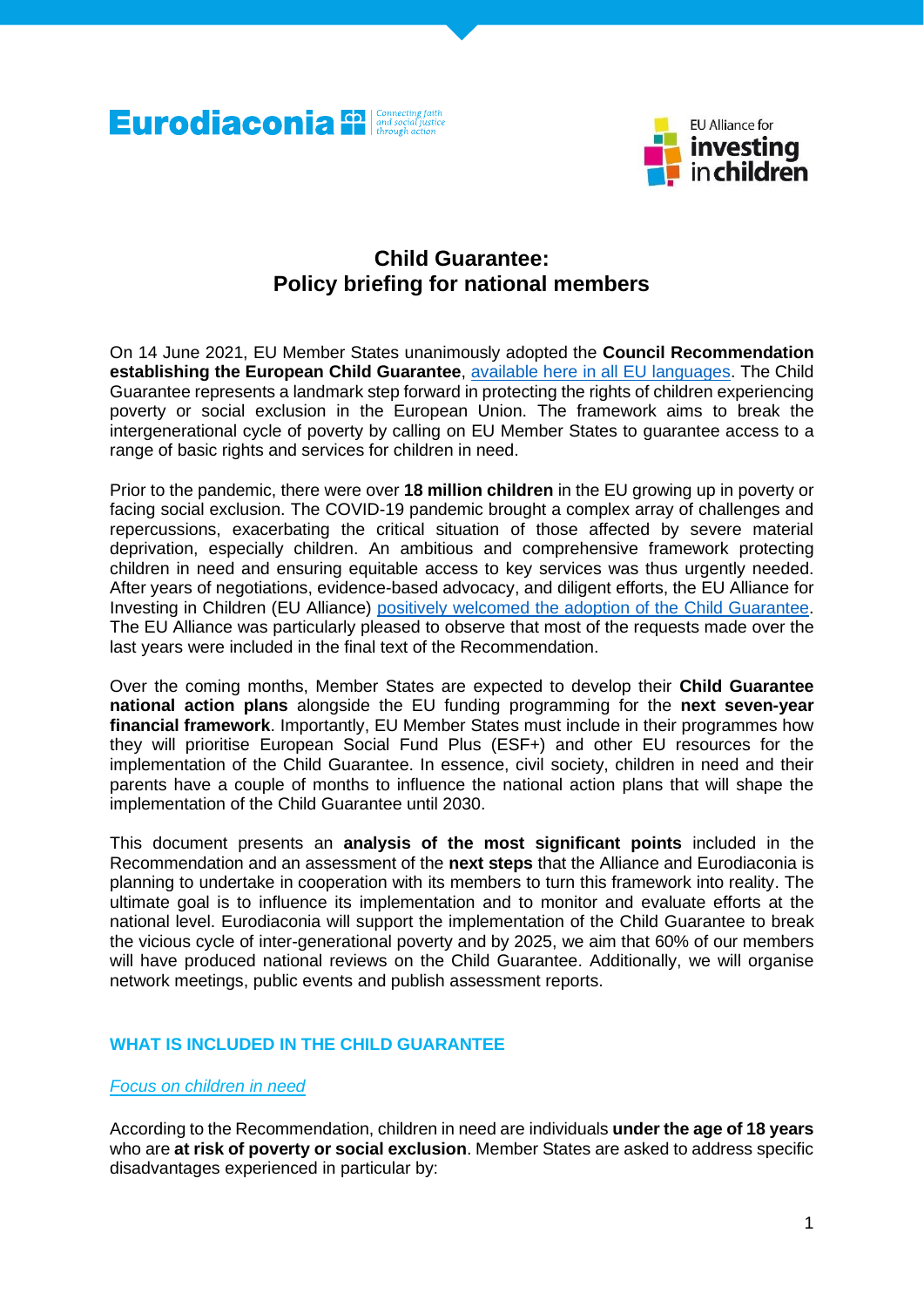- Homeless children or children experiencing severe housing deprivation
- Children with disabilities
- Children with mental health issues
- Children with a migrant background
- Children of minority ethnic origin, particularly Roma
- Children in alternative, especially institutional, care
- Children in precarious family situations<sup>1</sup>

The range of risk factors that can determine child poverty and social exclusion vary considerably in each EU country. Therefore, national approaches to implementing the Child Guarantee are expected to be tailored to specific circumstances and needs on the ground. For this reason, Member States and their respective authorities **are expected to identify those groups of children in need and build an integrated and enabling policy framework** that will address the social exclusion of these children. In this regard, public authorities and other relevant stakeholders should identify practical and administrative barriers children and their families face with respect to national, regional, and local circumstances.

#### *Services*

Member States are recommended to guarantee children in need **effective and free access<sup>2</sup>** to high-quality early childhood education and care; education and school-based activities; at least one healthy meal each school day; healthcare; and **effective access** to healthy nutrition, and adequate housing. In particular:

- **High-quality early education and care:** the Child Guarantee framework recognises that equal access to quality and inclusive early childhood education and care is central to breaking the generational cycle of social exclusion and securing equal opportunities for children. Member States are thus recommended to:
	- o Identify and address financial and non-financial barriers
	- o Provide learning support to children with learning difficulties
	- $\circ$  Provide the most appropriate response to the specific needs of children with specific educational needs and of children with disabilities in non-segregated settings
	- o Support inclusive education and avoid segregated classes
	- o Provide at least one healthy meal each school day
	- o Ensure provision of educational materials
	- $\circ$  Provide adequate technological equipment necessary for distance learning and improve digital skills

<sup>1</sup> According to the Recommendation, 'children in precarious family situations' means children exposed to various risk factors that could lead to poverty or to social exclusion. This includes: *living in a single-earner household; living with a parent with disabilities; living in a household where there are mental health problems or long-term illness; living in a household where there is substance abuse, or domestic violence; children of a Union citizen who has moved to another Member State while the children themselves remained in their Member State of origin; children having a teenage mother or being a teenage mother; and children having an imprisoned parent*

<sup>2</sup> Effective and free access is defined by the Recommendation as *a situation in which services are readily available, accessible, of good quality, provided in a timely manner and where the potential users are aware of their existence, as well as of entitlements to use them, and provided free of charge, either by organising and providing such services or by adequate benefits to cover the costs or the charges of the services, or in such a way that financial circumstances will not pose an obstacle to equal access*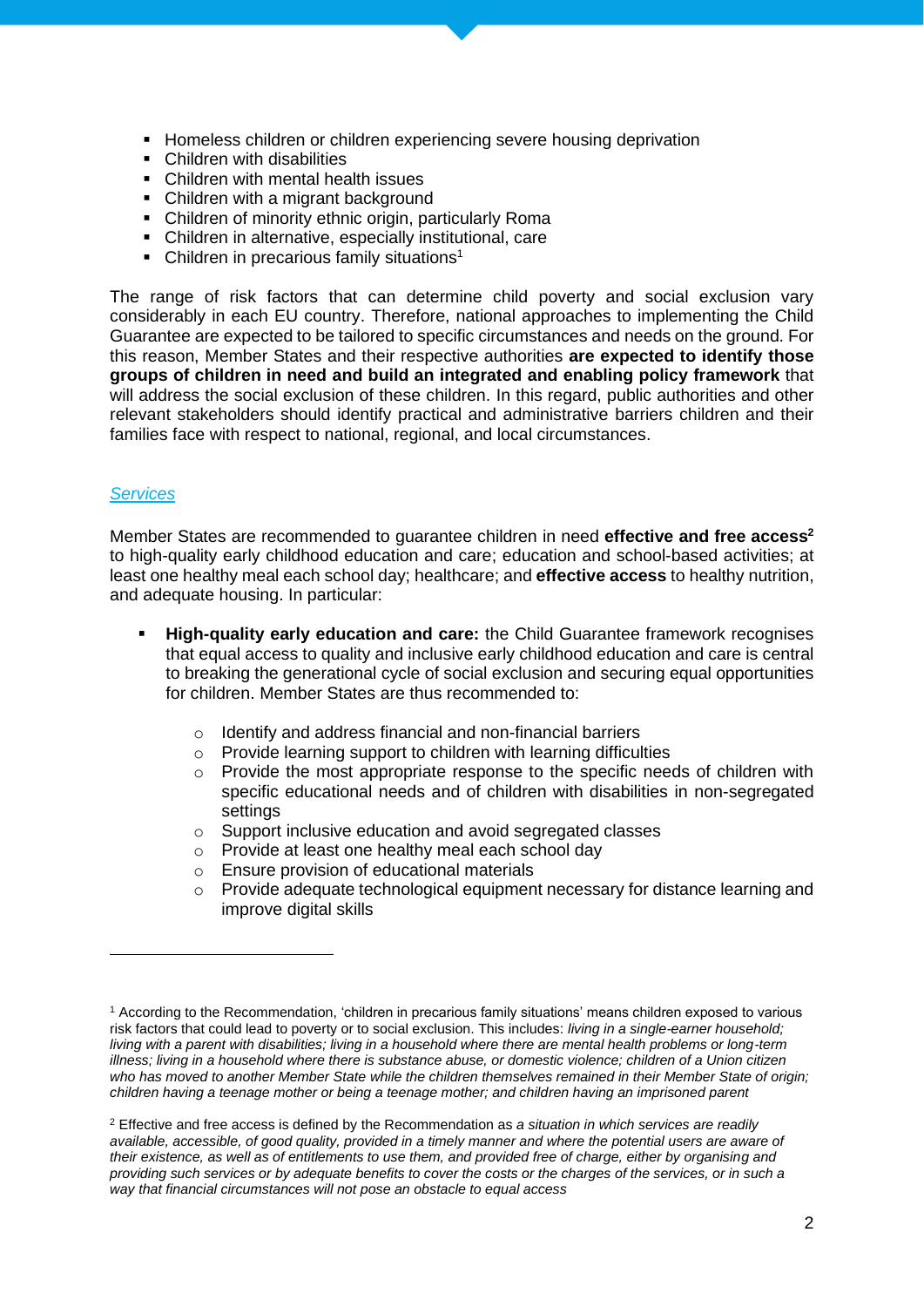- o Provide transport to early childhood education and care establishments and schools
- o Ensure equal and inclusive access to school-based activities, including participation in school trips and sport, leisure and cultural activities
- o Develop a framework for cooperation of all stakeholders involved to provide after school care and opportunities to participate in sport, leisure and cultural activities
- Healthcare: Children in need generally have less access to certain healthcare services; they are often not aware of them and have fewer opportunities and resources to benefit from disease prevention and health promotion programmes. Member States are thus recommended to:
	- $\circ$  Facilitate early detection and treatment of diseases and developmental problems, including those related to mental health, ensure access to periodic medical, including dental and ophthalmology, examinations and screening programmes; ensure timely curative and rehabilitative follow-up, including access to medicines, treatments and supports, and access to vaccination programmes;
	- o Provide targeted rehabilitation and habilitation services for children with disabilities
	- $\circ$  Implement accessible health promotion and disease prevention programmes targeting children in need, their families and professionals working with them
- **Nutrition:** Given that children in need typically have less access to healthy and sustainable nutrition, ensuring access of children in need to at least one healthy meal each school day is of paramount importance. Member States are thus recommended to:
	- o Support access to healthy meals also outside of school-days
	- o Ensure that nutrition standards address specific dietary needs
	- o Limit advertisement and restrict the availability of unhealthy foods
	- o Provide adequate information to children and families on healthy nutrition
- **Housing:** The Child Guarantee framework should provide adequate housing to children and need and, when needed, ensure that children and their families receive adequate temporary accommodation, regardless of their residential status. Member States are thus recommended to:
	- o Ensure that homeless children and their families receive adequate accommodation, prompt transfer from temporary accommodation to permanent housing and provision of relevant social and advisory services
	- $\circ$  Assess and revise national, regional and local housing policies to ensure that the interests of families with children in need are duly taking into account
	- $\circ$  Provide children in need and their family priority status to ensure timely access to social housing or housing assistance

# *Institutional care*

Regrettably, the text of the Recommendation also includes specific passages on institutional care that might jeopardise the achievements made over the last years in promoting the transition from institutional to quality community and family-based care.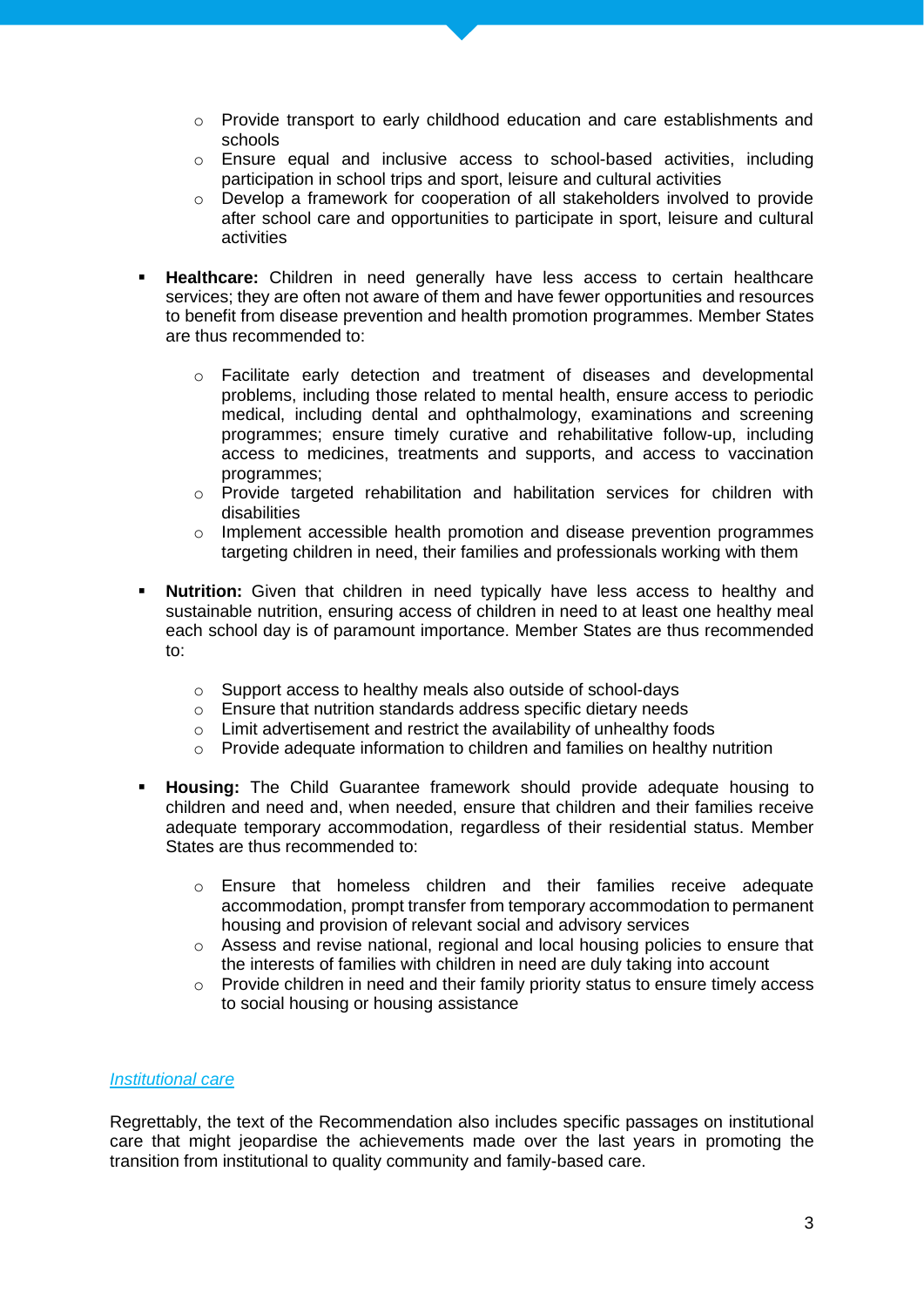In particular, **Recital 24** leaves space to Member States **to institutionalise children with no end in sight**, under the argument that it might be in the best interest of the child:

*"With the aim of the de-institutionalisation of children, quality community-based or familybased care should be promoted. Placing children in institutional care should be done only when it is in the best interests of the child, taking into account the child's overall situation and considering the child's individual needs."*

Moreover, **Article 10(d)** recommends Member States to:

*"Take into account the best interests of the child as well as the child's overall situation and individual needs when placing children into institutional or foster care; ensure the transition of children from institutional or foster care to quality community-based or family-based care and support their independent living and social integration."*

Article 10 indicates that i**nstitutional care can be adopted as a last resort in the best interests of the child.** However, it wrongly supports the transition from foster care to familybased care, not recognising that **foster care is internationally understood as one of the possible [typologies of family-based care.](https://www.unicef.org/eca/definitions)** 

According to the European Expert Group on the transition from institutional to community-based care [\(EEG\)](https://deinstitutionalisation.com/), institutional care is any residential care where residents are isolated from the broader community and/or compelled to live together; do not have enough control over their lives and over decisions which affect them; and requirements of the organisation itself tend to take precedence over the residents' individual needs. Therefore, placing a child in an institution can never be in their best interest and also contravenes the EU funding regulations of ESF+ and European Regional Development Fund, which call on Member States to use the two funds to promote the transition from residential or institutional to family and communitybased care, not to support any action that contributes to segregation nor social exclusion and to contribute to promoting social inclusion and raising citizens' quality of life in line with the obligations under the UN Convention on the Rights of Persons with Disabilities and the UN Convention on the Rights of the Child. Such wording not only risks undermining the important progress made in the EU, but also threatens to legitimise the systematic placement of children in need in institutional settings.

# *Enabling policy framework*

The Recommendation positively recognises the **multifaceted nature** of child poverty and social exclusion. Recognising the best interests of the child as a primary consideration, Member States are urged to set up an **integrated and enabling national policy framework**. In doing so, the Recommendation urges Member States to:

- **E** Ensure consistency with social, education, health, nutrition and housing policies
- Increase investments in children
- Set up support measures for parents and quardians and income support to families and households
- Address the geographical dimension of social exclusion
- **•** Strengthen cooperation with and involvement of national, regional and local actors and with children themselves
- Dedicate adequate national resources and EU funds
- Support strategic investment in quality services for children, including in enabling infrastructure and qualified workforce
- Take into account a gender perspective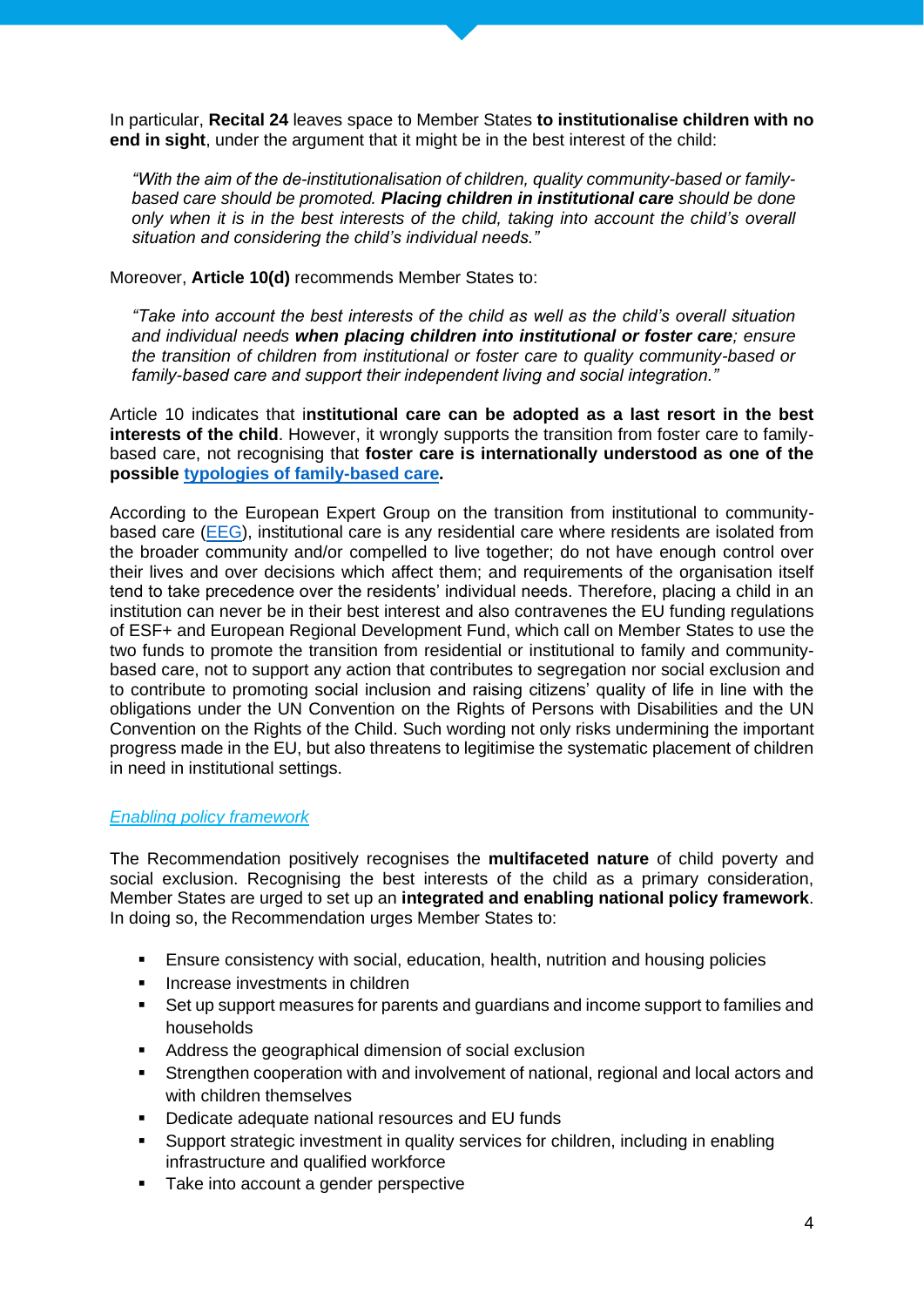It must be noted that, for all categories of children in need identified by the Child Guarantee Recommendation, **discrimination is an important deterrent to wellbeing**, both in itself, leading to emotional distress and isolation, as well as in impeding effective access to income and services. Stigmatisation based on ethnic or racial origin, disability, socio-economic background, and other criteria significantly contributes to the non-take-up of benefits and services by those who most need them. In ensuring an enabling framework for the implementation of Child Guarantee, Member States will need to **take a bold stance against all forms of discrimination on all grounds**, including intersectional discrimination, and concerning all groups of children.

# **NEXT STEPS – CHILD GUARANTEE**

#### *National Child Guarantee Coordinators*

The Recommendation requires each Member State to nominate a **national Child Guarantee Coordinator**, who will oversee the coordination and monitoring of the Child Guarantee implementation. This individual will be a crucial actor for the EU Institutions in charge of monitoring the implementation of this instrument, and national, regional and local organisations working in the country. According to our latest information, Member States are expected to nominate the Coordinators by the end of **October 2021**. Subsequently, the European Commission is expected to publish an official list with the names of the Coordinators shortly after.

#### *Child Guarantee National Action Plans*

By March 2022, all Member States are required to submit their **Child Guarantee national action plan** to the European Commission. The plans will cover a period until **2030**. Member States will report every **two years** to the Commission on the progress in implementing the Child Guarantee, in line with their national action plans. We can thus expect to have a **first report** submitted by EU Member States on the national implementation of the framework in **June 2024**. 3

Notably, the national action plans will describe how Member States plan to implement the Child Guarantee and should include:

- Targeted categories of the specific groups of children in need to be reached
- Integrated measures to be implemented
- Quantitative and qualitative targets to be achieved in terms of children to be reached and measures to be implemented
- Other measures planned or taken to address child social exclusion at the national level
- A national framework for data collection, monitoring and evaluation of the Child **Guarantee**
- How the described measures will be funded, i.e. which EU funds will be used, and how will this be complemented by national resources

<sup>&</sup>lt;sup>3</sup> In the following weeks, the European Commission is also expected to provide some guidelines to EU Member States on how to draft their national action plans. We will share more information on this as soon as it is available.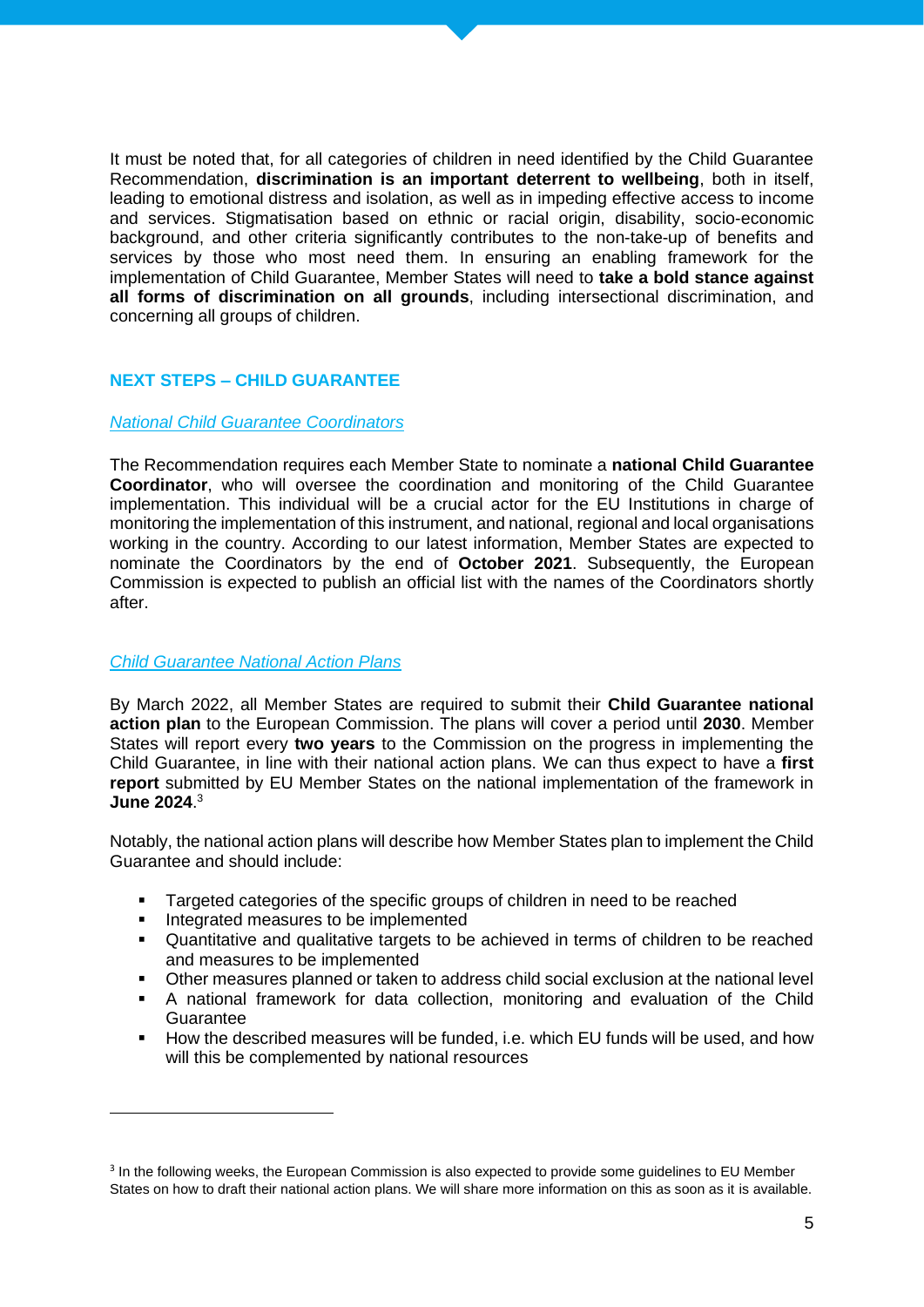A useful source of information concerning the design, feasibility, governance and implementation options of the Child Guarantee in all EU Member States is provided by the Feasibility Studies for a Child Guarantee, available [here.](https://ec.europa.eu/social/main.jsp?catId=1428&langId=en) Please also note that the European Commission has also released a [summary](https://ec.europa.eu/social/BlobServlet?docId=24071&langId=en) of the Feasibility Studies Final Report that might be more accessible than the abovementioned studies. Finally, this [UNICEF](https://www.google.com/url?sa=t&rct=j&q=&esrc=s&source=web&cd=&cad=rja&uact=8&ved=2ahUKEwjMzIaW1rXyAhVH3qQKHWgKDhkQFnoECAIQAQ&url=https%3A%2F%2Fwww.unicef.org%2Feca%2Fmedia%2F16471%2Ffile%2FProgrammatic%2520Update%25202%2520on%2520Phase%2520III%2520of%2520Child%2520Guarantee.pdf&usg=AOvVaw3kJptBAxebIkhk-_0eqBqX) briefing might provide you with useful information on how the Child Guarantee could work in practice at the national level.

#### *Stakeholders Participation*

One of the most important requirements of the Council Recommendation is the **involvement of children and stakeholders** in the development of the Child Guarantee national action plan. This step needs further targeted investment towards the **most vulnerable** and socially excluded as they have less access to consultation tools and mechanisms and have fewer opportunities to raise their voices.

EU Member States should thus consult **children** – especially those in vulnerable situations, their **parents, families** and **civil society organisations working with them** – in the implementation of the Child Guarantee Recommendation. To make their participation **meaningful,** such consultation should cover comprehensively the development of the Child Guarantee national action plans, including their design, monitoring and evaluation, and – ideally – the nomination of the national coordinators.

# **NEXT STEPS - FUNDING**

As established by the [agreement](https://eur-lex.europa.eu/legal-content/EN/TXT/?uri=CELEX%3A32021R1057) reached on the European Social Fund Plus (ESF+), **all Member States** are expected to earmark **an appropriate amount** to tackle child poverty and social exclusion. For 11 EU Member States with higher [child poverty levels,](https://ec.europa.eu/eurostat/statistics-explained/index.php?title=File:Children_AROPE_2019data-01.jpg) that amount must be at least **5% of their national ESF+ allocation** in the 2021-2027 period. <sup>4</sup> These states are **Bulgaria**, **Cyprus**, **Greece**, **Ireland**, **Italy**, **Lithuania**, **Romania**, **Spain**, **Hungary**, **Croatia**  and **Luxembourg**.

Besides the ESF+, various EU funds such as the [European Regional Development Fund,](https://www.google.com/url?sa=t&rct=j&q=&esrc=s&source=web&cd=&cad=rja&uact=8&ved=2ahUKEwjLzcDdvbDxAhVC7OAKHTmsAnYQFjAAegQIBhAD&url=https%3A%2F%2Fec.europa.eu%2Fregional_policy%2Fen%2Ffunding%2Ferdf%2F&usg=AOvVaw3yWfxr8RQw1RsfQNIY8c-z) [InvestEU,](https://www.google.com/url?sa=t&rct=j&q=&esrc=s&source=web&cd=&cad=rja&uact=8&ved=2ahUKEwj_9Z_0vbDxAhUZBWMBHXUSB80QFjABegQIBRAD&url=https%3A%2F%2Feuropa.eu%2Finvesteu%2Fhome_en&usg=AOvVaw2hrxamD-V9kwO2Uvo1qjw6) and the [Technical Support Instrument](https://www.google.com/url?sa=t&rct=j&q=&esrc=s&source=web&cd=&cad=rja&uact=8&ved=2ahUKEwiu1_v8vbDxAhURohQKHUJ3CtwQFjADegQIBRAD&url=https%3A%2F%2Fwww.coe.int%2Fen%2Fweb%2Fcorruption%2Fprogramme%2Fsrsp&usg=AOvVaw0TxcPr43iVXR13M3RKbOAl) should support the implementation of the national Child Guarantee national action plans. Furthermore, the [Recovery and Resilience](https://www.google.com/url?sa=t&rct=j&q=&esrc=s&source=web&cd=&cad=rja&uact=8&ved=2ahUKEwiayouKvrDxAhX8BmMBHdKiDN0QFjACegQIBRAD&url=https%3A%2F%2Fec.europa.eu%2Finfo%2Fbusiness-economy-euro%2Frecovery-coronavirus%2Frecovery-and-resilience-facility_en&usg=AOvVaw1XE-1m0pWv0oTRPmPaqV5A)  [Facility](https://www.google.com/url?sa=t&rct=j&q=&esrc=s&source=web&cd=&cad=rja&uact=8&ved=2ahUKEwiayouKvrDxAhX8BmMBHdKiDN0QFjACegQIBRAD&url=https%3A%2F%2Fec.europa.eu%2Finfo%2Fbusiness-economy-euro%2Frecovery-coronavirus%2Frecovery-and-resilience-facility_en&usg=AOvVaw1XE-1m0pWv0oTRPmPaqV5A) offers additional Union funding for reforms, investments and policies for children, such as education and skills. Both the Child Guarantee and the Recovery and Resilience Facility will be monitored under the scheme of the [European Semester](https://ec.europa.eu/info/business-economy-euro/economic-and-fiscal-policy-coordination/eu-economic-governance-monitoring-prevention-correction/european-semester_en) cycle. Other funds like [EU4Health](https://ec.europa.eu/health/funding/eu4health_it) and the [Asylum, Migration and Integration Fund](https://ec.europa.eu/home-affairs/asylum-migration-and-integration-fund-union-actions-field-asylum_en) could also support the implementation of the Child Guarantee, but are not specifically mentioned in the Recommendation.

The range of financial resources that can be used to fund the Child Guarantee clearly exemplifies that this framework should not be seen as the only policy proposal aimed at eliminating child poverty across the EU, but rather as a **tool to support the EU Member States in tackling child poverty and trigger more national investments in children**. In parallel, the Child Guarantee must connect its measures and ambitions to other EU policies,

<sup>4</sup> As a long-term advocacy goal, it must be highlighted that the 5% earmarking could be extended to other countries in the next ESF+ funding period (2028-2035). In the meantime, we should call on all EU MSs to allocate appropriate resources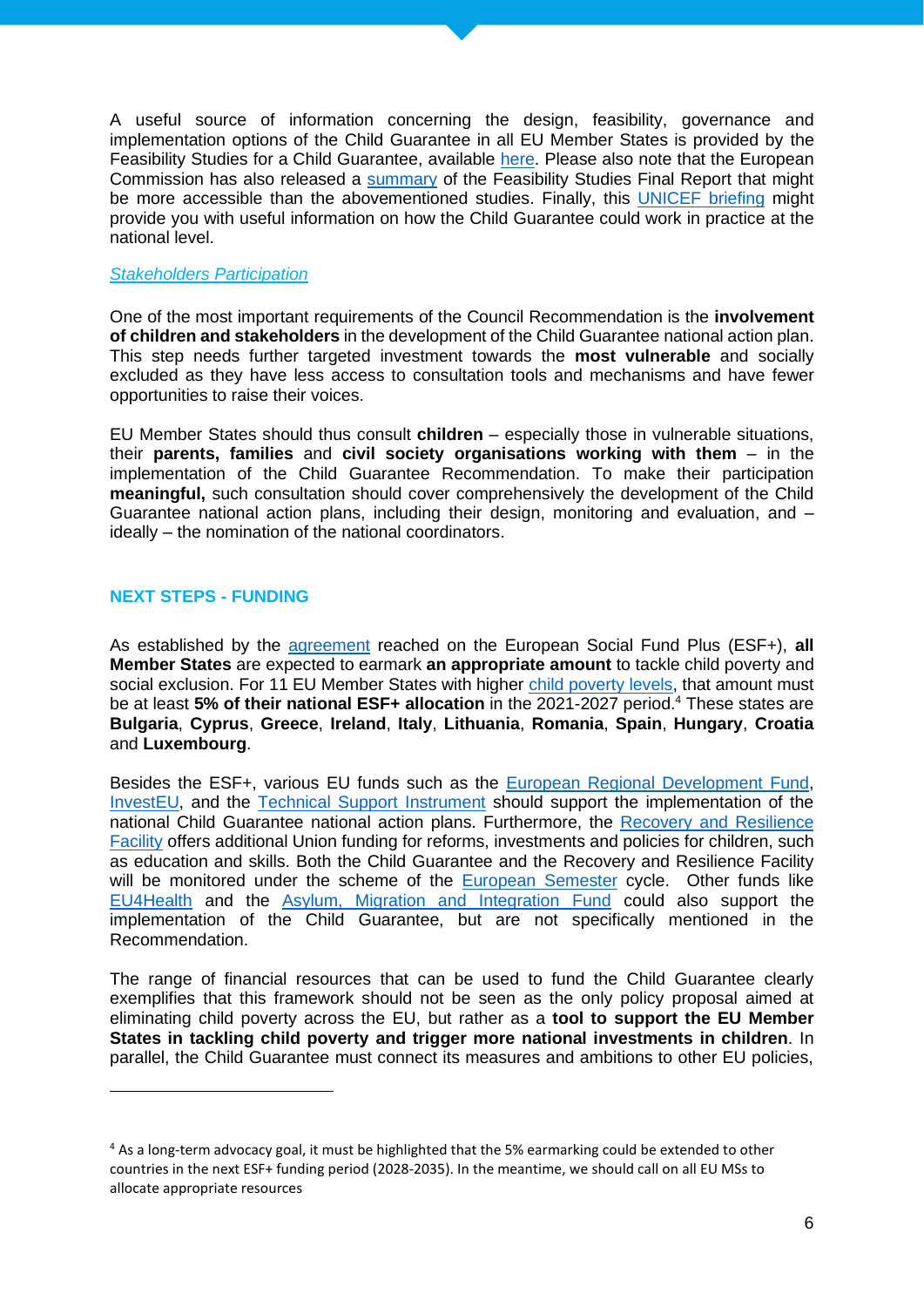such as the [EU Strategy on the rights of the child](https://www.google.com/url?sa=t&rct=j&q=&esrc=s&source=web&cd=&cad=rja&uact=8&ved=2ahUKEwiti7-YvrDxAhUC0uAKHbmaCpAQFjAAegQIBBAD&url=https%3A%2F%2Fec.europa.eu%2Finfo%2Fpolicies%2Fjustice-and-fundamental-rights%2Frights-child%2Feu-strategy-rights-child-and-european-child-guarantee_en&usg=AOvVaw1gLW7bEXT1QHte7JhTguGq) and the European Pillar of Social Rights [Action Plan,](https://ec.europa.eu/info/strategy/priorities-2019-2024/economy-works-people/jobs-growth-and-investment/european-pillar-social-rights/european-pillar-social-rights-action-plan_en) which can all support the implementation of the Council Recommendation on the Child Guarantee.

As mentioned above, Member States are expected to develop their **Child Guarantee national action plans** alongside the EU funding programming for the **next seven-year financial framework**. Allocating adequate EU resources for the implementation of the Child Guarantee is not only essential but part of the ESF+ Regulation and a specific requirement of the Recommendation. Importantly, EU Member States must include in their programmes how they will prioritise ESF+ and other EU funds resources for the implementation of the Child Guarantee.

# **WHAT CAN YOU DO FROM YOUR SIDE?**

# *Child Guarantee*

The following months will offer a pivotal window of opportunity to influence how the Child Guarantee framework will translate into practice at the national level. National and international civil societies willing to influence this process should consider engaging in the advocacy actions listed below.

- **.** Influence the **development of national action plans** by getting in touch with the national Ministry responsible for the Child Guarantee (most likely the Ministry for Social Affairs), demonstrate interest in the procedure and explore opportunities to get involved. As Member States are required to submit these plans to the European Commission **by March 2022** and finalise them by **June 2022**; civil societies interested in getting involved should act as soon as possible. As mentioned above, please note that all children in need should be able to benefit from the Child Guarantee, irrespective of their migration (i.e. residence) status.
- EU Member States are expected to nominate their **National Coordinators** by **October 2021**. Hence, it is important to **monitor** how these individuals are selected, what powers and resources they have access to, and how the role fits more broadly into delivering government policy reforms.
	- o Upon the appointment of the Coordinators, civil society organisations should **get in touch** with the latter, for example, via letter, asking for an official meeting or sharing information that might help support the work of the Coordinator.
	- o While doing so, it would also be important to raise the importance of **engaging with stakeholders** in setting up, implementing, monitoring and evaluating the Child Guarantee.
- Given that **information** on the developments of the Child Guarantee at the national level are still scarce, the EU Alliance set up a **[google doc](https://docs.google.com/spreadsheets/d/1-s2jQal8yrAmO7XU19L9mEg75aDKyFE5/edit#gid=412241191)** in which EU Alliance members and their national members can include pieces of information they are aware of and check what information other organisations have already shared. Please feel free to contribute to this project by providing information in the shared document.
- Another important activity will be **liaising with national, regional and local organisations, authorities and stakeholders** - such as parents and parent and families' organisations - that might be involved in the implementation of the measures listed in the Child Guarantee national action plan from 2022 to 2030. This could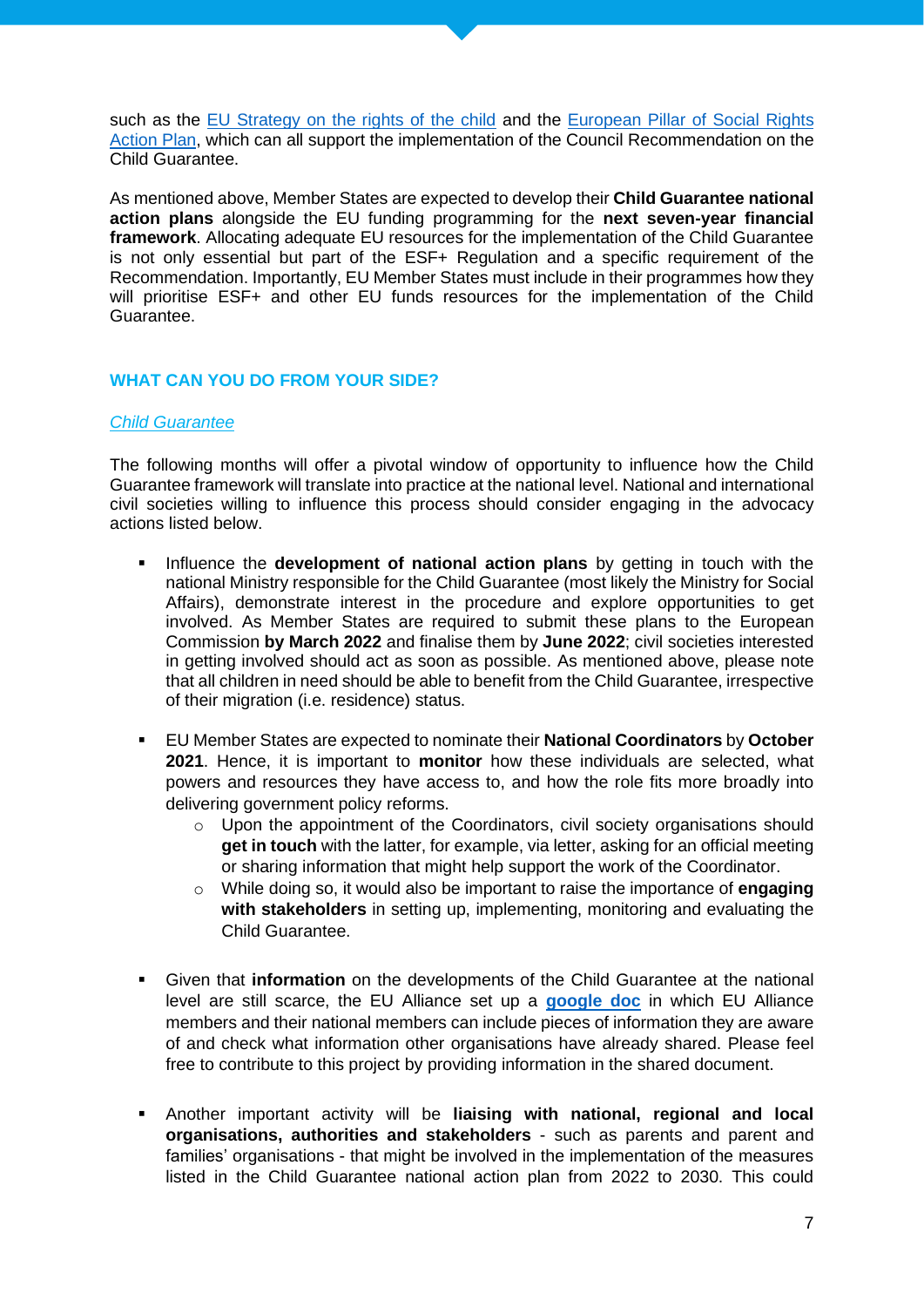enhance the quality of the engagement and cooperation among authorities and stakeholders. While doing so, you could identify possible allies - such as parliamentarians, journalists and child rights advocates – and share with them information on how the Child Guarantee can address poverty and social exclusion in your country.

- The Child Guarantee Recommendation makes it clear that **children** are stakeholders and that Member States should involve them in the preparation, implementation, monitoring and evaluation of the Child Guarantee national action plans, but it fails to specify how. Civil Societies working directly with children, in particular on child participation, should **inform the Ministry, the Coordinator, and relevant national authorities** how they can support child participation. In doing so, please make sure that children who are vulnerable and marginalised are also consulted, and that **meaningful participation** is achieved. Furthermore, it would be important to start engaging with children to explain what the Child Guarantee is and explore possible ways in which children want to engage in the process. The European institutions have published useful [infographics](https://www.consilium.europa.eu/en/infographics/european-child-guarantee/) and [factsheets](https://ec.europa.eu/social/BlobServlet?docId=23789&langId=en) that help to make information on the Child Guarantee more accessible.
- Share **information** about the **Child Guarantee** across your network, within your organisation and beyond. For example, you could speak with national, regional and local media. You could publish a press release with your hopes of how the Child Guarantee should be implemented in your country. To attract public attention to your efforts, you could consider hosting a press conference or invite a journalist to a service that could benefit from the implementation of the Child Guarantee – field trips can be helpful to get the media interested.
- **Ensure that the Child Guarantee supports the transition from institutional to quality family and community-based care.** For example, while engaging with national authorities, it will be fundamental to underline the utmost necessity to develop programmes for families at risk, aiming at preventing families' evictions and placing children in the alternative care system; develop family-based early childhood intervention; when in the best interest of the child - prioritise quality family-based care for all children in alternative care including children with disabilities; develop foster care by raising awareness, adopting foster care standards, and by the provision of adequate support to foster carers as well as recruiting more foster carers; and ensure adequate support for young people ageing out of care including housing, career advising, and supervision. It would also be useful to include in your conversations the text of the Recommendation on institutional care that might jeopardise the achievements made over the last years in promoting the transition from institutional to quality community and family-based care (See page 3). In addition, the use by the EU Member States of different definitions for "institutional care" leads often to contradictions and meaningless statements. Therefore, EU Member States should develop with the support of the European Commission and civil society an official joint EU definition of "institutional care".

# *Funding*

Due to the COVID-19 pandemic, there have been some delays in the national ESF+ programming for the **next seven years' financial framework**, which will most probably start